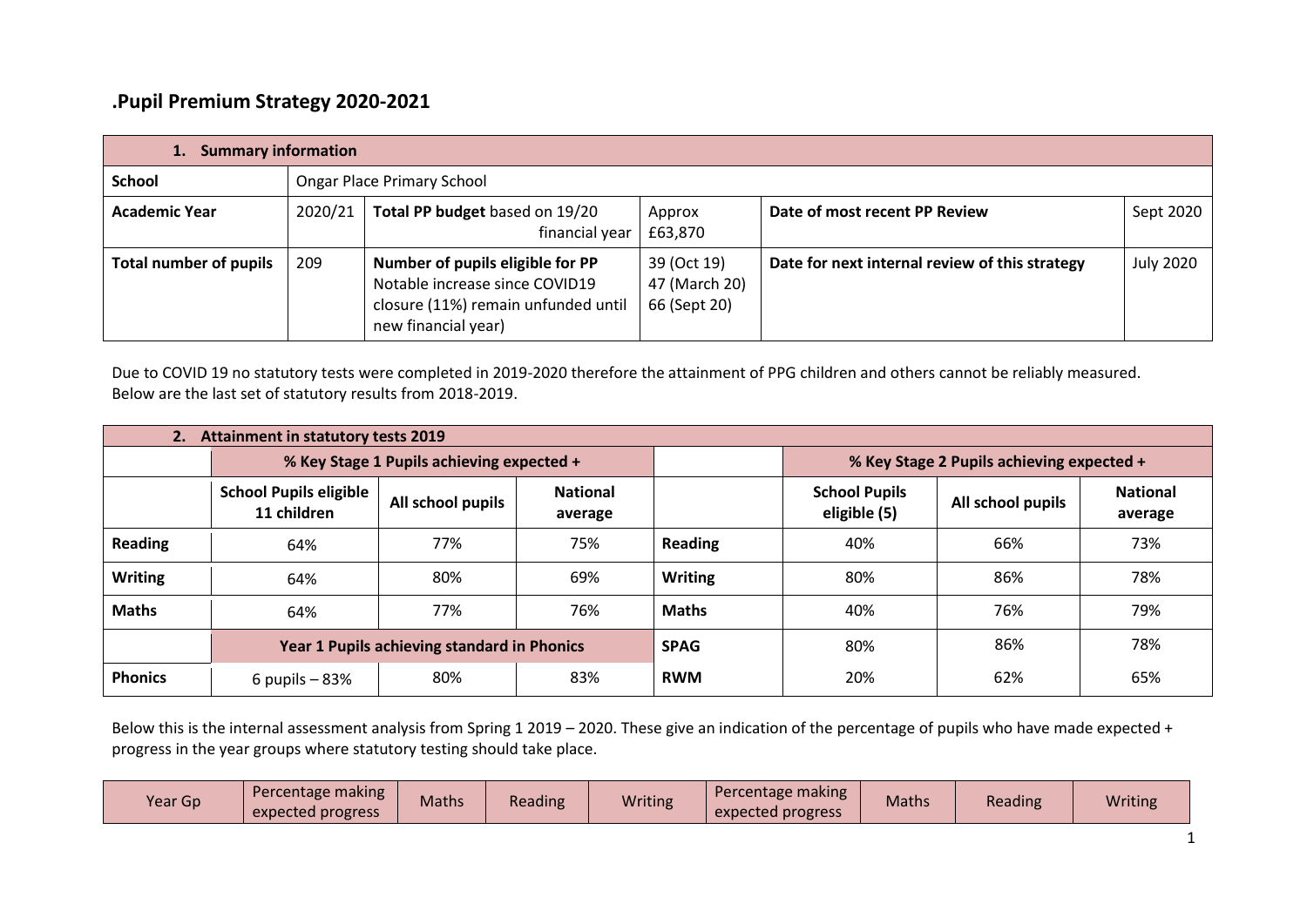| <b>Year 1 28</b>                    | From Expected YR            | 77 | 71 | 84 | From Exceeding YR                       | 50 | 33  | 100 |
|-------------------------------------|-----------------------------|----|----|----|-----------------------------------------|----|-----|-----|
| Year 1 (11)<br><b>Disadvantaged</b> | From Expected YR            | 56 | 43 | 71 | From Exceeding YR                       |    |     |     |
| Year 2                              | From Expected YR            | 62 | 72 | 74 | From Exceeding YR                       | 60 | 83  | 100 |
| Year 2 (7)<br>Disadvantaged         | From Expected YR            | 67 | 80 | 60 | From Exceeding YR                       |    |     |     |
| Year 6                              | From Expected End<br>of KS1 | 53 | 80 | 71 | <b>From Greater</b><br>Depth End of KS1 | 50 | 100 | 100 |
| Year $6(3)$<br>Disadvantaged        | From Expected End<br>of KS1 | 67 |    | 50 | <b>From Greater</b><br>Depth End of KS1 |    | 100 |     |

|    | 3. Barriers to future attainment (for pupils eligible for PP, including most able)                                                                                                                                                                                                                                                                                                                                                                                                                                                                                                                                                                                                   |  |  |  |  |  |
|----|--------------------------------------------------------------------------------------------------------------------------------------------------------------------------------------------------------------------------------------------------------------------------------------------------------------------------------------------------------------------------------------------------------------------------------------------------------------------------------------------------------------------------------------------------------------------------------------------------------------------------------------------------------------------------------------|--|--|--|--|--|
|    | <b>In-school barriers</b>                                                                                                                                                                                                                                                                                                                                                                                                                                                                                                                                                                                                                                                            |  |  |  |  |  |
| А. | Following the closure of the school due to COVID 19 the curriculum from March to July was not covered. This has had a negative impact on many<br>pupils but particularly those who have the external barriers of parents who are unable to support effectively and those who have limited access to<br>technology. Many of these pupils are in the PPG and support needs to be given to enable them to regain ground lost through intervention (DA3)<br>and the development of a recovery curriculum (DA1). There are also issues with pupils coming into reception from pre school due to a lack of<br>nursery provision they have missed socialisation opportunities and learning. |  |  |  |  |  |
| В. | Pupils who are eligible for Pupil Premium are not attaining as well as other pupils, particularly in reading/maths in KS2. This is a whole school issue<br>but child eligible for pupil premium should be evaluated separately.                                                                                                                                                                                                                                                                                                                                                                                                                                                      |  |  |  |  |  |
| C. | Pupils eligible for pupil premium are often identified as having emotional and social difficulties. This prevents engagement with learning and has a<br>detrimental effect on their academic progress. There has been a sharp rise in children who attract pupil premium in KS1 and an increased overlap<br>of pupils w ith SEND.                                                                                                                                                                                                                                                                                                                                                    |  |  |  |  |  |
|    | <b>External barriers</b>                                                                                                                                                                                                                                                                                                                                                                                                                                                                                                                                                                                                                                                             |  |  |  |  |  |
|    | COVID 19 has led to a big increase in those pupils entitled to pupil premium. The impact has been seen in an increased level of poverty, increase in social<br>services involvement, increased isolation increased amount of sub-standard housing and anxiety amongst parents.                                                                                                                                                                                                                                                                                                                                                                                                       |  |  |  |  |  |
| D. | It was notable that pupils in the PPG engaged less with remote learning during lock down than pupils not in this group. Access to technology is a<br>development area across the the school (DA2) but there is an increased need with this group that requires additional funding.                                                                                                                                                                                                                                                                                                                                                                                                   |  |  |  |  |  |
| Ε. | Attendance rates for pupils eligible for PP are 94% (below the target for all children of 96%attained by other pupils in March 2020). This reduces                                                                                                                                                                                                                                                                                                                                                                                                                                                                                                                                   |  |  |  |  |  |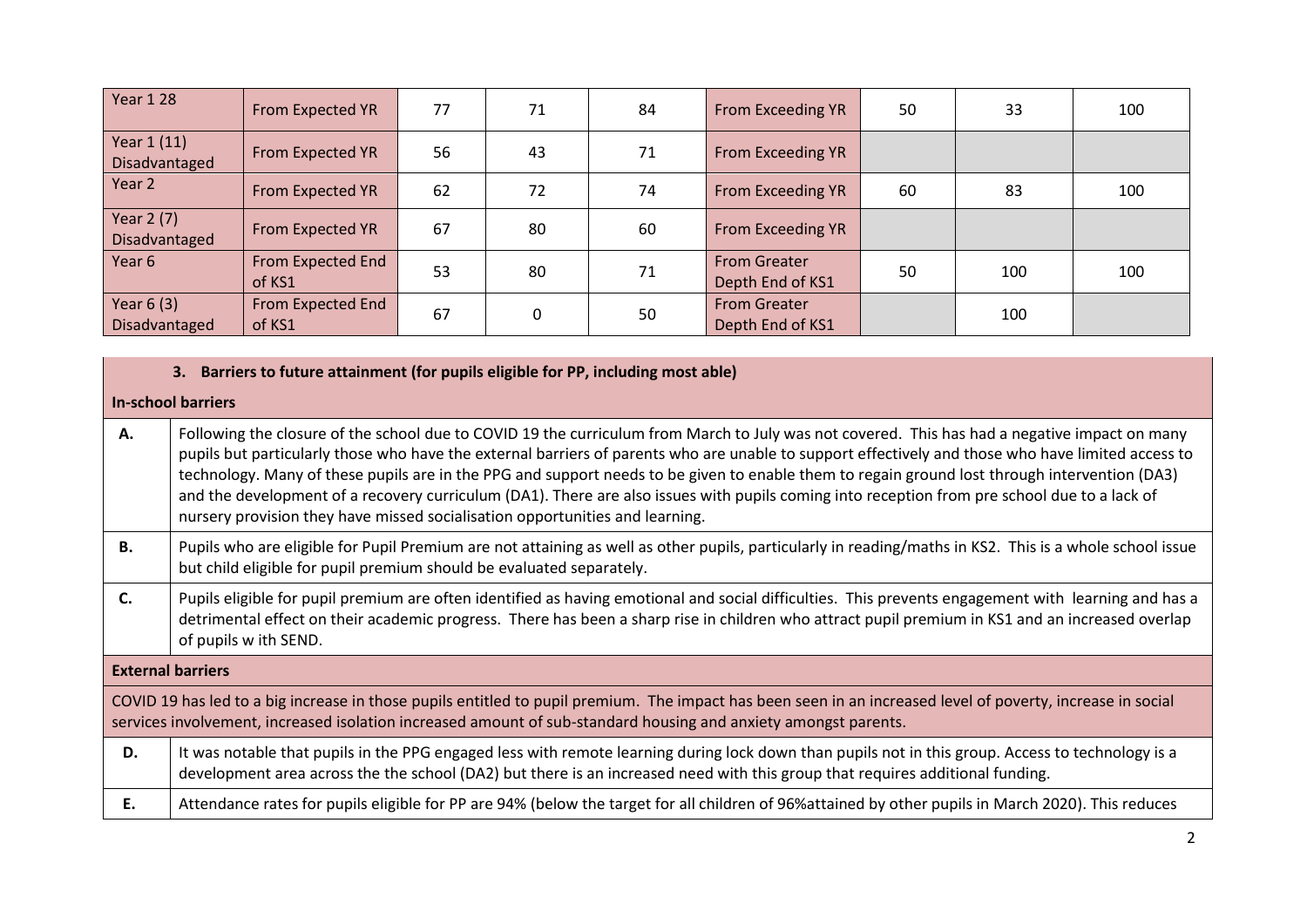|    | their school hours and causes them to fall behind on average. Persistent absence is higher amongst PPG 30% as opposed to 17% all                                                                                                                                                                                                                                                                                                                                                                               |
|----|----------------------------------------------------------------------------------------------------------------------------------------------------------------------------------------------------------------------------------------------------------------------------------------------------------------------------------------------------------------------------------------------------------------------------------------------------------------------------------------------------------------|
|    | Pupils do not have equal access to trips and extra curricular activities or do not have correct equipment decreasing their feeling of inclusion and<br>learning opportunities. A growing number of families are requesting foodbank vouchers and financial support for extr curricular activities. We also<br>give away more second harnd jumpers, cardigans and PE kits than ever before. Families whose benefits are in the process of being changed are<br>often left without FSM status for several weeks. |
| G. | Pupils who are looked after, post looked after or in the care of the local authority are often unsettled and behind their peers on entry to school<br>and require support.                                                                                                                                                                                                                                                                                                                                     |

|           | 4. Desired outcomes                                                                                                          |                                                                                                                                                                                                                                                                                                                                                |
|-----------|------------------------------------------------------------------------------------------------------------------------------|------------------------------------------------------------------------------------------------------------------------------------------------------------------------------------------------------------------------------------------------------------------------------------------------------------------------------------------------|
|           | <b>Outcomes</b>                                                                                                              | Success criteria                                                                                                                                                                                                                                                                                                                               |
| Α.        | Recovery curriculum devised and<br>gaps identified. Transition is<br>supplemented and effective                              | Pupils engage well with the curriculum<br>Curriculum addresses pupils well-being and social needs<br>Pupils make academic progress in specific areas missed during closure<br>Pupils are ready to undertake the next stage of education                                                                                                        |
| <b>B.</b> | Higher rates of progress across<br>KS2 for pupils eligible for PP.<br>Higher attainment in KS1 for<br>pupils eligible for PP | Pupils eligible for PP identified make as much progress as 'other' pupils across the school in EYFS and in maths,<br>reading and writing. Statutory tests in YR, Y1 (phonics) End of KS1 SATs and KS2 SATs and measured in Y3, 4 and<br>5 by teacher assessments through pupil progress meetings<br>Supported by moderation with other schools |
| C.        | Social and Emotional issues<br>addressed                                                                                     | Pupils' social and emotional literacy improves.<br>Pupils are more able to engage with learning and school attendance improves.<br>ELSA reports improvement in attitudes                                                                                                                                                                       |
| D.        | PPG pupils have equal access to<br>technology and virtual learning as<br>others during closure                               | The school has adequate technology devices to lend to pupils, if required<br>Parents are able to support their children in accessing the technology<br>Parents are offered opportunities to broaden their aspirations and develop additional skills through signposting<br>and support                                                         |
| Ε.        | Increased attendance rates for<br>pupils eligible for PP and lowered<br>persistent absence.                                  | Reduce the number of persistent absentees among pupils eligible for PP to 23% or below.<br>Overall PP attendance improves from 94% to 96% in line with non PPG.                                                                                                                                                                                |
| F.        | Inclusion of pupils eligible for PP<br>in all activities                                                                     | No pupil will be excluded from taking part in an event due to lack of parental funds.<br>All pupils are fully equipped for school and activities                                                                                                                                                                                               |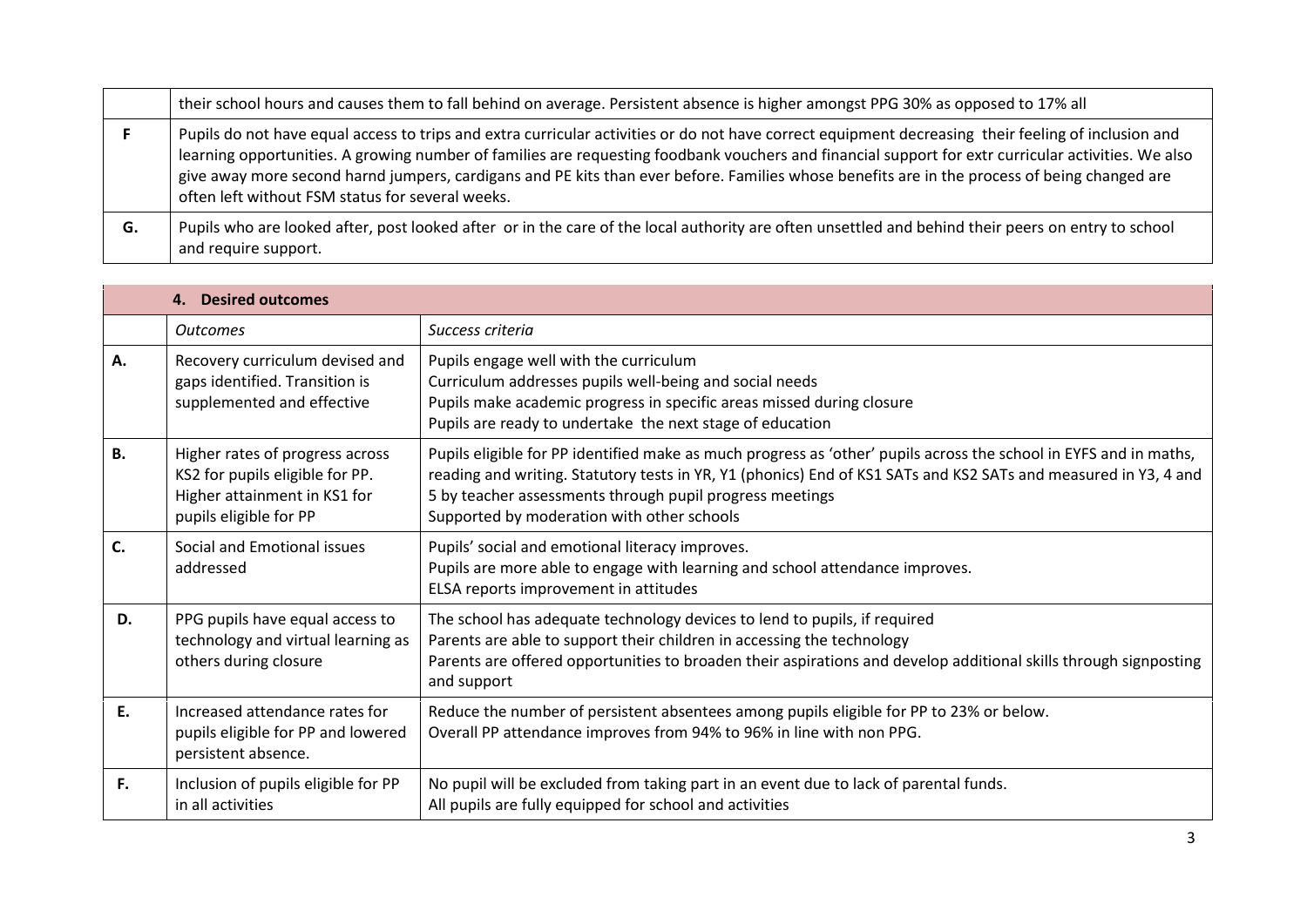|    |                                                        | All pupils have an adequate amount to eat within the school day                                                                                                                                                                 |
|----|--------------------------------------------------------|---------------------------------------------------------------------------------------------------------------------------------------------------------------------------------------------------------------------------------|
| G. | Pupils who are LAC settle quickly<br>and make progress | LAC are monitored and observations show they have settled and are receiving the support they require.<br>Carers and social workers report they have settled well<br>Assessment shows they are making at least expected progress |

|                                                                                                                          | 5. Planned expenditure                              |                                                                                                                                                                                                                                                                                                                                 |                                                                                                                                               |               |  |  |  |
|--------------------------------------------------------------------------------------------------------------------------|-----------------------------------------------------|---------------------------------------------------------------------------------------------------------------------------------------------------------------------------------------------------------------------------------------------------------------------------------------------------------------------------------|-----------------------------------------------------------------------------------------------------------------------------------------------|---------------|--|--|--|
| Academic year                                                                                                            | 2020/2021                                           |                                                                                                                                                                                                                                                                                                                                 |                                                                                                                                               |               |  |  |  |
|                                                                                                                          | i. Quality of teaching for all and targeted support |                                                                                                                                                                                                                                                                                                                                 |                                                                                                                                               |               |  |  |  |
| <b>Outcome</b>                                                                                                           | <b>Action</b>                                       | Rationale                                                                                                                                                                                                                                                                                                                       | Monitoring and approx. cost                                                                                                                   | <b>Review</b> |  |  |  |
| A:Recovery<br><b>TA Support</b><br>curriculum<br>Wave 1 children<br>devised and<br>Wave 2 children<br>gaps<br>identified |                                                     | Support provided by TAs for PP lower achieving (attainment and<br>progress) pupils so that they can be enabled to fulfil their potential.<br>Proportional cost. Includes support for literacy and numeracy.<br>TA to be employed to support pupils across the school who do not have<br>access to reading opportunities at home | Performance management<br><b>Pupil Progress Meetings</b><br>Additional TA reading time<br>Lead: SENCo<br>£20000                               | Feb<br>2021   |  |  |  |
| B: Higher rates<br>of progress<br>across KS2 for<br>pupils eligible<br>for PP.<br>D: PPG pupils                          | <b>Support Staff</b><br><b>Training</b>             | TA CPD which involves managing specific needs eg: autism, phonics,<br>NVQ Level 3, de-escalation tactics, maths intervention<br>Safeguarding<br>Mental health and trauma training<br>First aid<br><b>ELSA training</b><br><b>Accelerated Reader updates</b>                                                                     | <b>Lesson Observations</b><br>Performance management<br><b>Pupil Progress meetings</b><br>Lead: SENCo / CPD Leader<br>£1250                   | April<br>2021 |  |  |  |
| have equal<br>access to<br>technology<br>and virtual<br>learning as<br>others during<br>closure                          | <b>Teaching Staff</b><br><b>Training</b>            | Class teacher CPD First Aid, Maths SJB Hub, Smart Move, autism,<br>phonics awareness - Course cost plus supply cover<br>Safeguarding<br>Mental health and trauma training<br>Subject specific<br>LAC Co-ordinator training and time<br><b>Microsoft Teams</b><br><b>Virtual Learning</b>                                        | Performance management<br><b>Pupil Progress Meetings</b><br>PEP meetings<br>Social worker meetings<br>Lead: CPD leader / Headteacher<br>£2500 | April<br>2020 |  |  |  |
|                                                                                                                          | Group work by                                       | Teacher to be employed part time to support children in Upper KS2                                                                                                                                                                                                                                                               | Performance management                                                                                                                        | July          |  |  |  |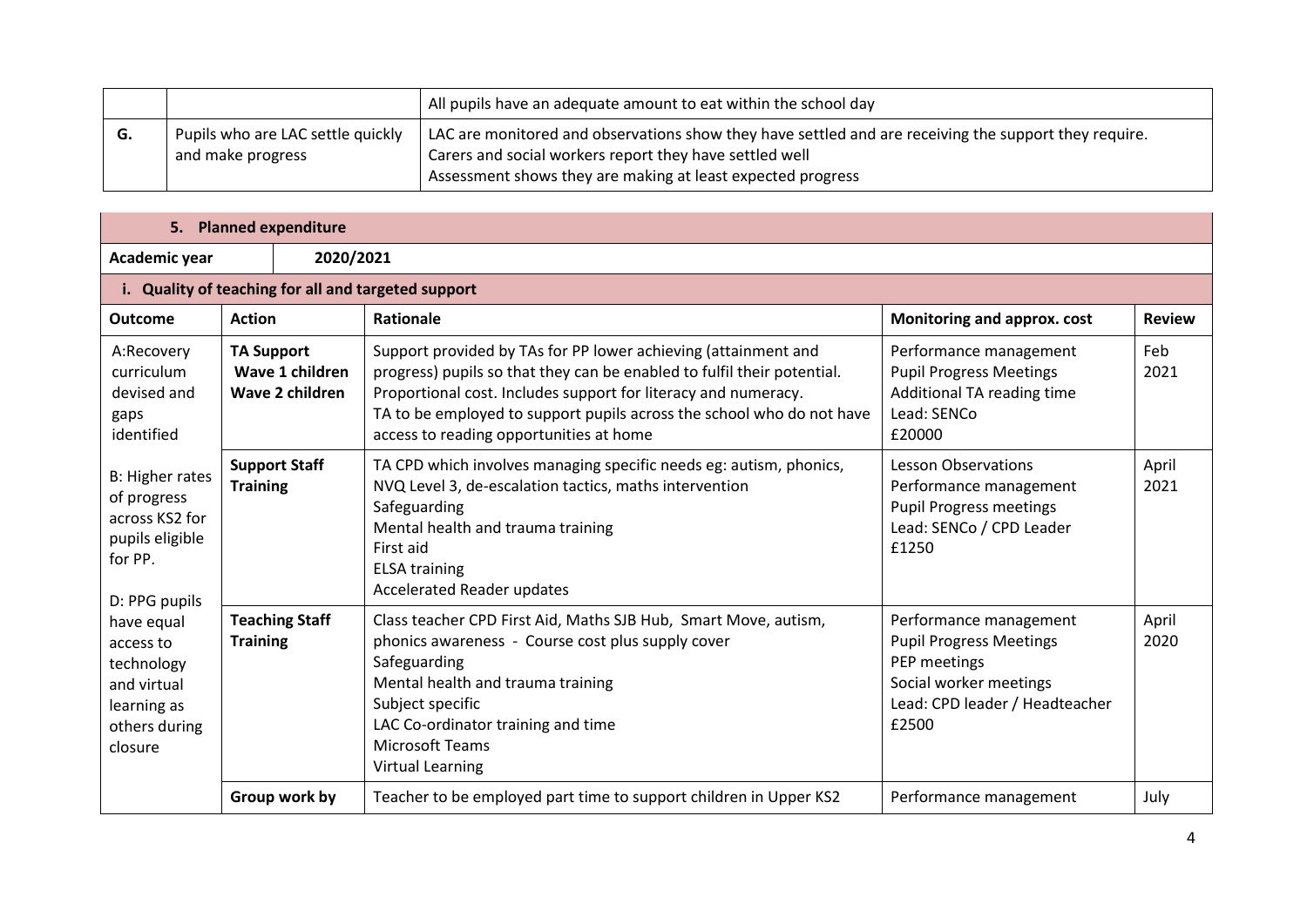|                                                   | teacher                                | who are under attaining and support during SATs to promote well-being<br>(emphasis on reading and maths to close the gap between PP and<br>others).                                                                                                                                                                                                                                                                                   | <b>Pupil Progress Meetings</b><br>Lead: Year 6 teacher / HT<br>£7500                                                                            | 2020                                                 |  |
|---------------------------------------------------|----------------------------------------|---------------------------------------------------------------------------------------------------------------------------------------------------------------------------------------------------------------------------------------------------------------------------------------------------------------------------------------------------------------------------------------------------------------------------------------|-------------------------------------------------------------------------------------------------------------------------------------------------|------------------------------------------------------|--|
| 1:1 Support                                       |                                        | TAs to be devolved to support pupils across the schools who do not<br>have reading opportunities are home<br>TAs to be trained in accelerated reader to support PP pupils                                                                                                                                                                                                                                                             | Performance management<br>Pupil progress meetings<br>Lead DH<br>£3,200                                                                          | Termly                                               |  |
|                                                   | <b>Transition</b><br><b>Support</b>    | To enable vulnerable children who move from our school to another<br>setting to be supported through visits and communication of teachers.<br>To ensure PPG pupils are as advanced in virtual learning skills as others.                                                                                                                                                                                                              | <b>Evaluation through ELSA</b><br>Communication with parents<br>Discussion with secondary liaison<br>Lead: Year 6 teacher / Head<br>£2500       | July<br>2020                                         |  |
|                                                   | <b>Technology</b>                      | To ensure all pupils have access to technology required to assist<br>learning during school closure on individual isolation.                                                                                                                                                                                                                                                                                                          | Assessment and curriculum<br>monitoring<br>Charger for government donated<br>chromebooks<br>Insurance<br><b>Additional chromebooks</b><br>£4000 | Februar<br>y 2021<br>or<br>follow-<br>ing<br>closure |  |
| ii. Other approaches                              |                                        |                                                                                                                                                                                                                                                                                                                                                                                                                                       |                                                                                                                                                 |                                                      |  |
| C: Social and<br>Emotional<br>issues<br>addressed | <b>Additional TA</b><br><b>Support</b> | Additional emotional and social support is required in Year R and Year 1<br>in order that children can be encouraged to continue to develop self-<br>care skills and independence. Additional TA time has been given to<br>supporting these needs.<br>Several of our children have medical needs and require additional<br>assistance to overcome anxiety and support to access the curriculum.<br>Additional TA support is necessary | Careful recruitment<br>Targeted support<br>Evaluation of pupils in line with<br>PSED goal<br>Lead: Headteacher / EY lead<br>£11,000             | Termly                                               |  |
|                                                   | <b>ELSA Support</b>                    | ELSA trained TA to work with specific children in order to support their<br>social and emotional needs and promote good learning<br>3 days and 2 pms available                                                                                                                                                                                                                                                                        | Continued supervision for ELSA<br>Performance management<br>Evaluation of pupils engagement<br>and impact                                       | Termly                                               |  |
|                                                   |                                        | Provision for children who require TA support to manage their                                                                                                                                                                                                                                                                                                                                                                         | <b>ELSA training and support</b>                                                                                                                |                                                      |  |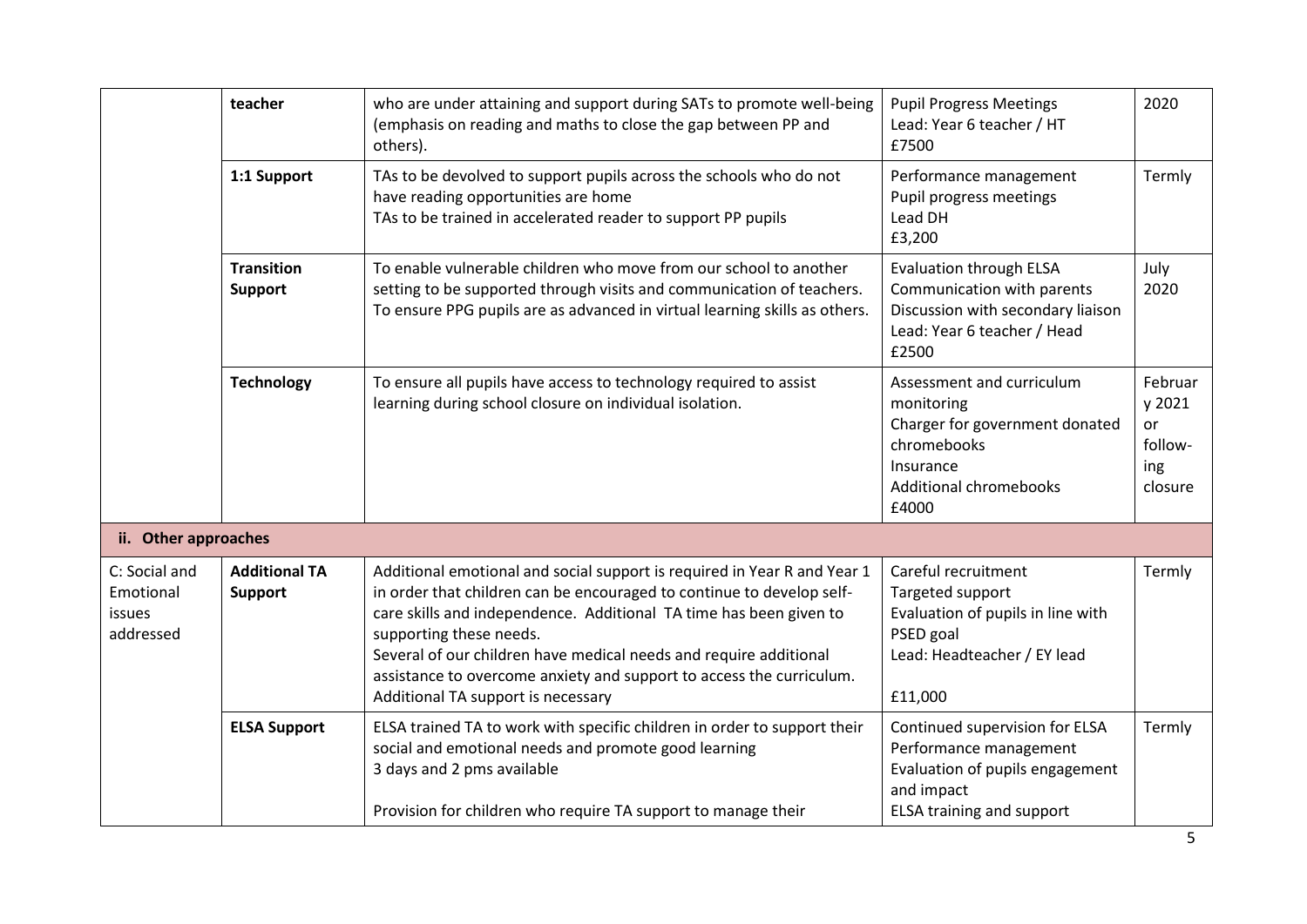|                                                                       |                                                    | behaviour on the playground and in class                                                                                                                                                                                                                                                                                                                                                                                | Lead: SENCo<br>£5000<br>£3000                                                                                                              |                |
|-----------------------------------------------------------------------|----------------------------------------------------|-------------------------------------------------------------------------------------------------------------------------------------------------------------------------------------------------------------------------------------------------------------------------------------------------------------------------------------------------------------------------------------------------------------------------|--------------------------------------------------------------------------------------------------------------------------------------------|----------------|
| E: Increased<br>attendance<br>rates for<br>pupils eligible<br>for PP. | <b>Breakfast Club</b>                              | Provides early morning childcare for working families or for families find<br>it difficult to attend school on time. This enables the children to have<br>the best possible start to the day. Proportional cost funded to ensure<br>places available when required by vulnerable children                                                                                                                               | Attendance monitoring<br>Monitoring by administration<br>assistant<br>Meeting with IO<br>Lead: Head / Administrative<br>Assistant<br>£2775 | Half<br>Termly |
|                                                                       | Snacks/Breakfast<br>/Lunch for<br>children in need | Some pupils complain of being hungry and there are indications that<br>they are not getting enough to eat.<br>When parent's benefits are reassessed, it can be that they are not<br>entitled to FSM for a period of time.<br>We have a stock of snacks and cereals we can give out when needed<br>and will fund school lunches when necessary.<br>We also offer school funded milk to all pupils who are entitled to PP | £500<br>$\overline{+}$<br>Milk:<br>22p x 66 pupils x 5 days x 39<br>weeks = $£2800$<br>$= £3300$                                           | Mont<br>hly    |
| F: Inclusion of<br>pupils eligible<br>for PP in all                   | <b>Trips</b>                                       | Subsidies to the school trips/activities planned over the next academic<br>year to enable children to participate in curriculum activities and<br>residential visits                                                                                                                                                                                                                                                    | Lead Admin Assistant /<br>Headteacher<br>£2000                                                                                             | April<br>2020  |
| activities                                                            | Swimming                                           | Subsidy to the voluntary costs of swimming lessons in order that pupils<br>receive this important learning                                                                                                                                                                                                                                                                                                              | Lead Admin Assistant /<br>Headteacher<br>£3000                                                                                             | July<br>2020   |
|                                                                       | <b>Uniform and</b><br>additional<br>clothing       | To ensure children are dressed appropriately and feel part of the school<br>culture and community                                                                                                                                                                                                                                                                                                                       | Lead Admin Assistant /<br>Headteacher<br>£450                                                                                              | July<br>2020   |
| G: LAC pupils                                                         | <b>Needs addressed</b>                             | To ensure pupils who are LAC settle quickly and make progress                                                                                                                                                                                                                                                                                                                                                           | Deputy Head / SENCo<br>£500                                                                                                                | As reg         |
| G: Parental<br>engagement                                             | Parent<br>involvement                              | To engage parents from the start of their child's education<br>To support parents in understanding children's emotional difficulties                                                                                                                                                                                                                                                                                    | Deputy Head / Head / SENCo<br>£1250                                                                                                        | Termly         |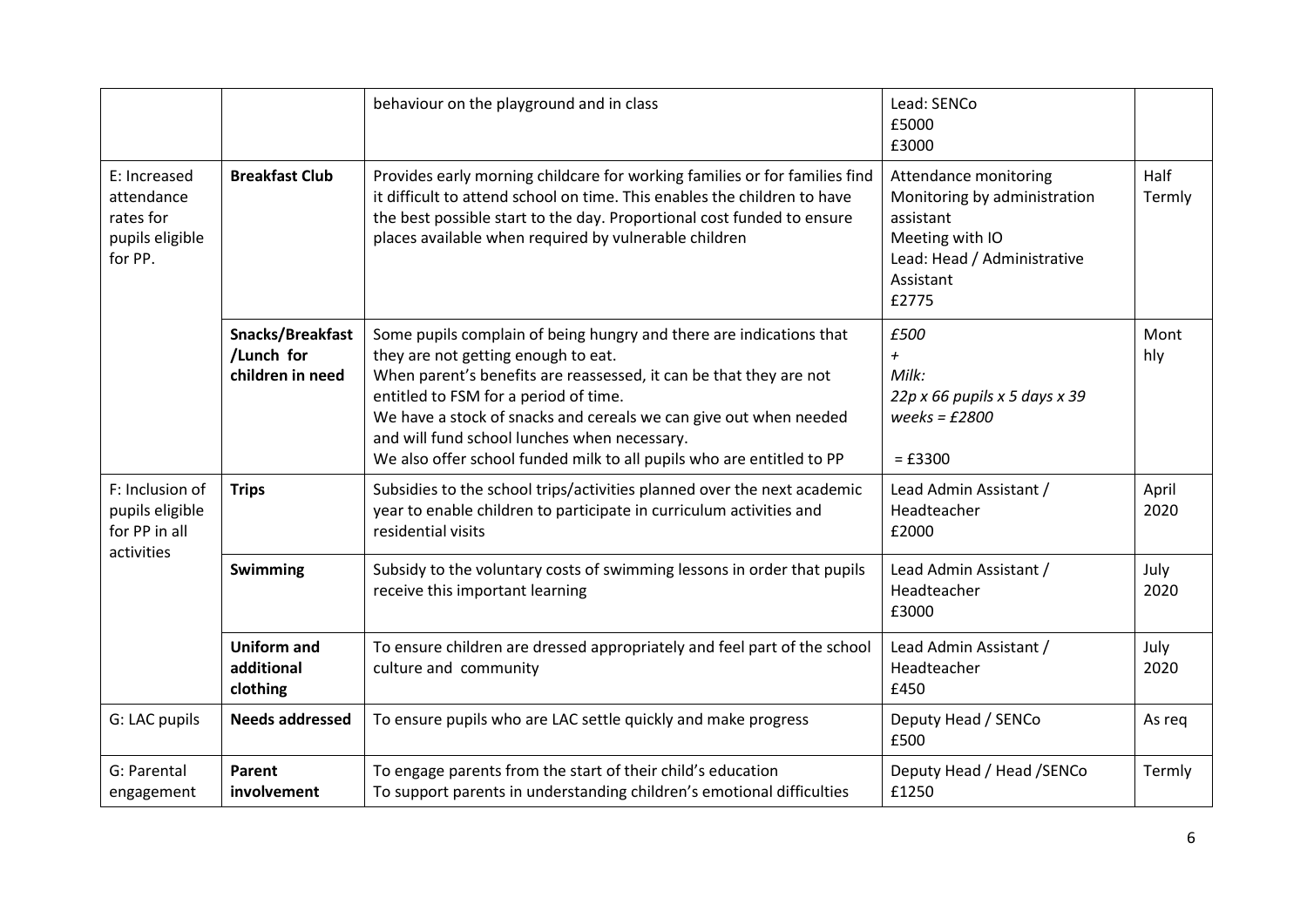|                                                                      | funded and<br>encouraged                                                                                                                                                                                                                                                                                                                 | To provide opportunities for parents to develop their own skills and<br>knowledge                                                                                                                |       |                                                                                                                                                                                                                                                                                                                                                                                                                                                                                                                                                                                        |  |  |
|----------------------------------------------------------------------|------------------------------------------------------------------------------------------------------------------------------------------------------------------------------------------------------------------------------------------------------------------------------------------------------------------------------------------|--------------------------------------------------------------------------------------------------------------------------------------------------------------------------------------------------|-------|----------------------------------------------------------------------------------------------------------------------------------------------------------------------------------------------------------------------------------------------------------------------------------------------------------------------------------------------------------------------------------------------------------------------------------------------------------------------------------------------------------------------------------------------------------------------------------------|--|--|
|                                                                      |                                                                                                                                                                                                                                                                                                                                          |                                                                                                                                                                                                  |       | Approximate spend £73,225 - additional amount to be taken from budget                                                                                                                                                                                                                                                                                                                                                                                                                                                                                                                  |  |  |
|                                                                      |                                                                                                                                                                                                                                                                                                                                          | 1. Review of expenditure Previous Academic Year 2019-2020                                                                                                                                        |       |                                                                                                                                                                                                                                                                                                                                                                                                                                                                                                                                                                                        |  |  |
| <b>TA Support</b><br>Wave 1<br>children<br><b>Wave 2</b><br>children | Support provided by TAs for PP lower achieving<br>(attainment and progress) pupils so that they<br>can be enabled to fulfil their potential.<br>Proportional cost. Includes support for literacy<br>and numeracy.<br>TA to be employed to support pupils across the<br>school who do not have access to reading<br>opportunities at home |                                                                                                                                                                                                  |       | We are in the fortunate position of being able to offer TA support in every class in the<br>mornings. This is to support all children in their learning. Some of this time is<br>allocated to children who are more vulnerable because of home circumstances. Some<br>children are also offered 1:1 support to manage their behaviour in the playground<br>and behaviour and personal care on trips and residentials. This level of provision<br>ensures all children are included and lessens the impact on other children in the<br>school or in the class. (Assessment Information) |  |  |
| <b>Support Staff</b><br><b>Training</b>                              | TA CPD which involves managing specific needs<br>eg: autism, phonics, NVQ Level 3, de-escalation<br>tactics, maths intervention<br>Safeguarding<br>Mental health and trauma training<br>First aid<br><b>ELSA training</b>                                                                                                                |                                                                                                                                                                                                  |       | This covers some of our staff training and has a positive impact on intervention and<br>therefore academic progress it also enables staff to consistently manage the needs of<br>all children (CPD records and evaluations)                                                                                                                                                                                                                                                                                                                                                            |  |  |
| <b>Teaching Staff</b><br><b>Training</b>                             | Safeguarding<br>Mental health and trauma training<br><b>SENCo training</b><br>LAC Co-ordinator training and time                                                                                                                                                                                                                         | Class teacher CPD First Aid, Maths SJB Hub,<br>Lesson Study, Smart Move, autism, phonics<br>awareness - Course cost plus supply cover                                                            | £2500 | Specific CPD has enabled teachers to understand the challenges that disadvantaged<br>children face and to remove barriers to learning through a pro-active approach to<br>raising expectations and through targeted intervention (CPD records and evaluations)                                                                                                                                                                                                                                                                                                                         |  |  |
| <b>Group work</b><br>by teacher                                      | between PPG and others).                                                                                                                                                                                                                                                                                                                 | Teacher to be employed part time to support<br>children in Upper KS2 who are under attaining and<br>support during SATs to promote well-being<br>(emphasis on reading and maths to close the gap | £4000 | This work did not take place due to closure. However, additional teachers were<br>required during closure due to the number of vulnerable pupils welcomed back into<br>school.                                                                                                                                                                                                                                                                                                                                                                                                         |  |  |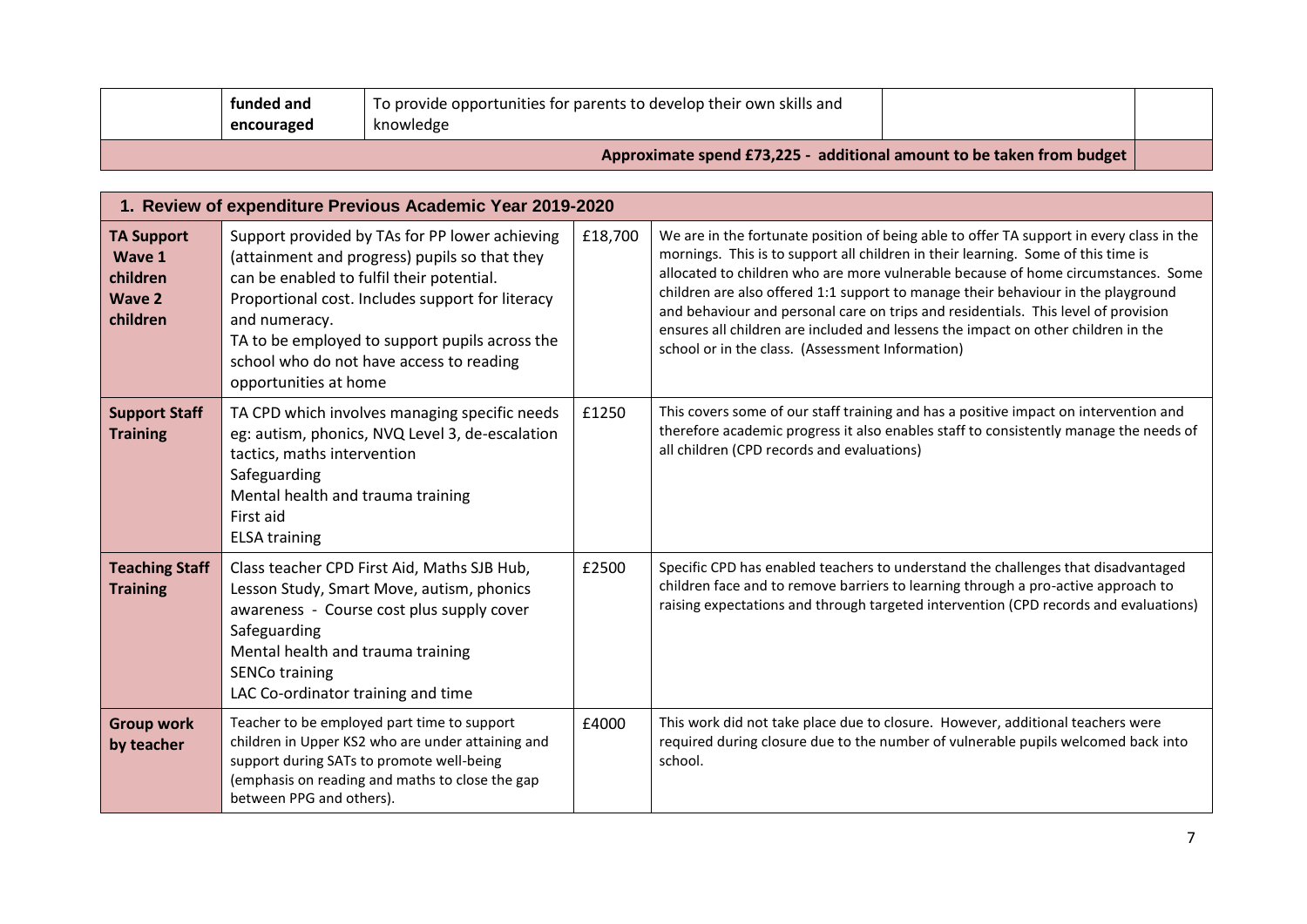| 1:1 support                                        | TAs to be devolved to support pupils across the<br>school who do not have reading opportunities at<br>home.<br>TAs to be trained in accelerated reader to support<br>PPG.                                                                                                                                                                                                                                                                                                  | £2225 | Evidence up to March 2020 shows that reading was improving at a faster rate than in<br>previous years.<br>Accelerated reader was also available for parents and children to access during<br>closure.                                                                                                                                                                                                                                                                                                                                                                                                                                           |
|----------------------------------------------------|----------------------------------------------------------------------------------------------------------------------------------------------------------------------------------------------------------------------------------------------------------------------------------------------------------------------------------------------------------------------------------------------------------------------------------------------------------------------------|-------|-------------------------------------------------------------------------------------------------------------------------------------------------------------------------------------------------------------------------------------------------------------------------------------------------------------------------------------------------------------------------------------------------------------------------------------------------------------------------------------------------------------------------------------------------------------------------------------------------------------------------------------------------|
| <b>Additional TA</b><br>support                    | Additional emotional and social support is<br>required in Year R and Year 1 in order that<br>children can be encouraged to continue to<br>develop self-care skills and independence. 1<br>temporary TA post has been created to<br>facilitate this and 5 additional afternoons given<br>Several of our children have medical needs and<br>require additional assistance to overcome<br>anxiety and support to access the curriculum.<br>Additional TA support is necessary | £2925 | These children entered the school with very low levels of self-care and personal<br>awareness. Through the use of additional TAs and strong leadership form the<br>Foundation Stage Leader 73% of the cohort where assessed as demonstrating a good<br>level of development at the end of EYFS and this progress has continued through year<br>1. However, now in Year two these children needed additional emotional and<br>academic support due to low levels of ability and social issues. There are also several<br>medical issues that arose. These children have been well supported and continue to<br>have access to a full curriculum. |
| <b>ELSA Support</b><br>/ Friendly<br><b>Groups</b> | ELSA trained TA to work with specific children in<br>order to support their social and emotional<br>needs and promote good learning<br>3 days and 2 pms available                                                                                                                                                                                                                                                                                                          | £4200 | The level of anxiety and need in pupils is increasing each year. ELSAs form a very<br>important part of the work we do with children for their well-being and to support<br>them academically.<br>Notes and assessment by ELSAs and SENCo show that planned regular support<br>benefits the child and improves their engagement in class. It also benefits families<br>where tensions are high or where signposting is necessary                                                                                                                                                                                                                |
| TA support at<br>midday                            | Provision for children who require TA support<br>to manage their behaviour on the playground<br>and in class                                                                                                                                                                                                                                                                                                                                                               | £3325 | Some children including those in the PPG required additional support to socialise and<br>play at break and lunchtime                                                                                                                                                                                                                                                                                                                                                                                                                                                                                                                            |
| <b>Transition</b><br><b>Support</b>                | To enable vulnerable children who move from our<br>school to another setting to be supported through<br>visits and communication of teachers                                                                                                                                                                                                                                                                                                                               | £2000 | This was an area of challenge in 2019 as we had several schools to communicate with<br>including SEN provision. +Reports from our two main secondaries and the SEN school<br>suggest that the majority of the children made a good transition and are thriving. The<br>money enabled release time for teachers and SENCO to discuss the needs of children<br>with heads of years and learning and also the organisation of additional accompanied<br>visits for more vulnerable children                                                                                                                                                        |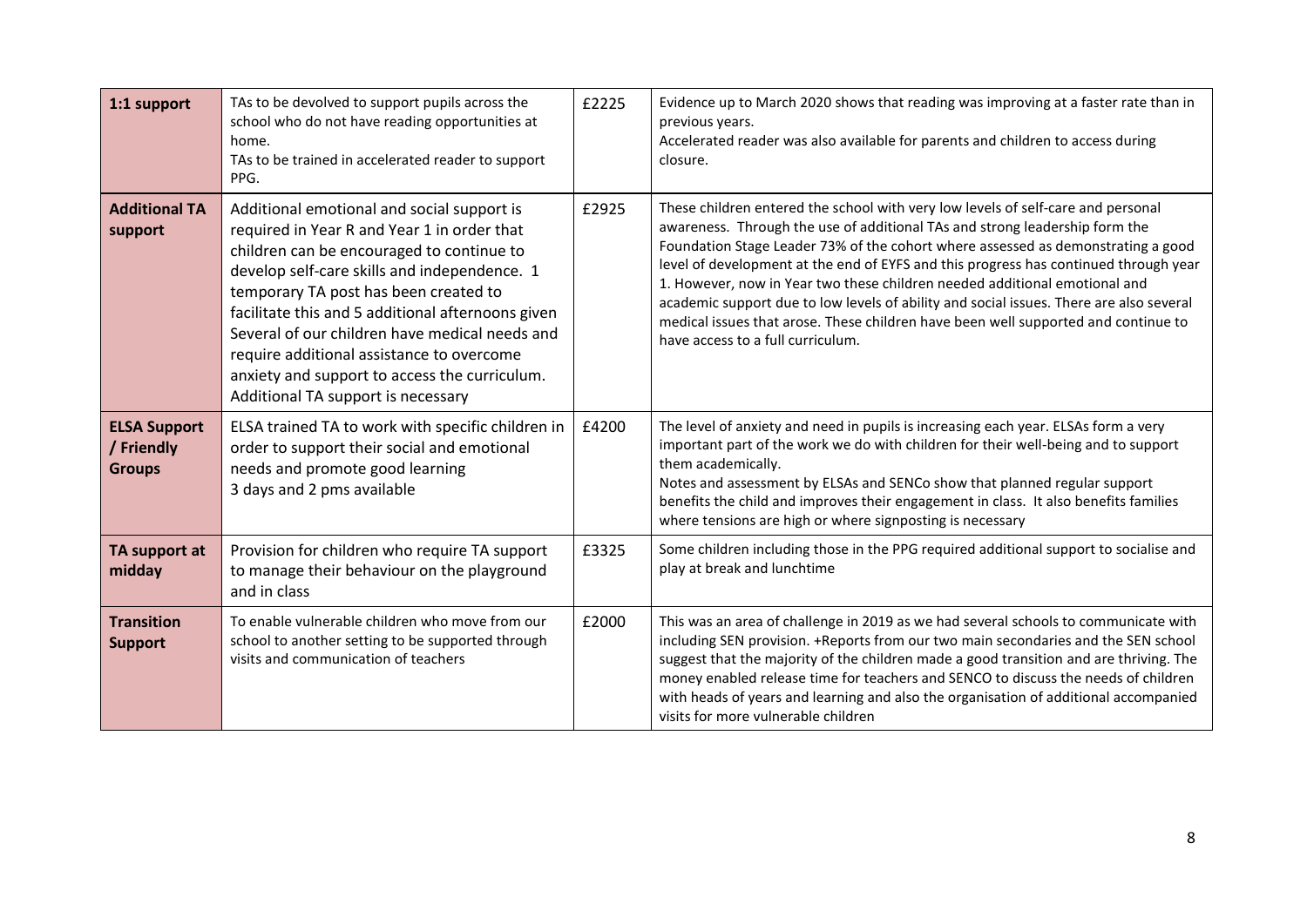| <b>Breakfast Club</b><br>and<br>attendance<br>initiatives         | Provides early morning childcare for working<br>families or for families find it difficult to attend<br>school on time. This enables the children to<br>have the best possible start to the day.<br>Proportional cost funded to ensure places<br>available when required by vulnerable children                                                                                                                                     | £2775                                                                    | Vulnerable children have benefitted from this and it ensures they begin the day in a<br>calm and organised manner. It has also helped to alleviate some low attendance and<br>lateness. (Attendance Figures, IO notes)                                                                                                                                                                                                                                                                                                                                                                                                            |
|-------------------------------------------------------------------|-------------------------------------------------------------------------------------------------------------------------------------------------------------------------------------------------------------------------------------------------------------------------------------------------------------------------------------------------------------------------------------------------------------------------------------|--------------------------------------------------------------------------|-----------------------------------------------------------------------------------------------------------------------------------------------------------------------------------------------------------------------------------------------------------------------------------------------------------------------------------------------------------------------------------------------------------------------------------------------------------------------------------------------------------------------------------------------------------------------------------------------------------------------------------|
| Snacks /<br><b>Breakfast/</b><br>Lunch for<br>children in<br>need | Some pupils complain of being hungry and<br>there are indications that they are not getting<br>enough to eat.<br>When parent's benefits are reassessed, it can<br>be that they are not entitled to FSM for a period<br>of time.<br>We have a stock of snacks and cereals we can<br>give out when needed and will fund school<br>lunches when necessary.<br>We also offer school funded milk to all pupils<br>who are entitled to PP | £2100<br>(include<br>oblige-<br>tion to<br>provide<br>milk to<br>all PPG | This has been well used this year. The rise in pupils know to social services<br>has made us more aware of pupils who are not receiving adequate food.<br>This has been supplemented by the school. This continued through closure<br>where pupils attending school were provided with a snack and lunch if<br>necessary.<br>Pupils who were not attending school were entitled to £15 per week per child<br>to supplement lunch cost. The increase in PPG and the needs of some families<br>not immediately entitled to PP increased the amount spent.<br>Funded milk was available to all PPG pupils as required by government. |
| <b>Trips</b>                                                      | Subsidies to the school trips/activities planned<br>over the next academic year to enable children<br>to participate in curriculum activities and<br>residential visits                                                                                                                                                                                                                                                             | £2000<br>(less<br>than<br>budget<br>as trips<br>did not<br>go<br>ahead)  | As an inclusive school we believe that all children should be able to participate in<br>every learning experience offered. Our curriculum based school trips offer children<br>experiences they may not otherwise have and learning opportunities which are<br>further exploited in the classroom.<br>While residential trips are optional no child is denied the opportunity to attend due to<br>lack of funding. Every parent is informed that Mrs Good is available to discuss<br>finances if necessary and more vulnerable families are directly approached offer<br>assistance. (Trip registers)                             |
| <b>Swimming</b>                                                   | Subsidy to the voluntary costs of swimming<br>lessons in order that pupils receive this<br>important learning                                                                                                                                                                                                                                                                                                                       | £750                                                                     | The swimming pool was only open for Autumn 1 in 2019-2020 due to COVID 19<br>restrictions. Therefore subsidy was lower.<br>However, the missing of a year's swimming tuition will mean that cost may increase<br>2020-2021 to ensure all pupils including PPG (many who do not have access to<br>outside swimming lessons) meet the NC requirements.                                                                                                                                                                                                                                                                              |
| <b>Uniform and</b><br>additional<br>clothing                      | To ensure children are dressed appropriately and<br>feel part of the school culture and community                                                                                                                                                                                                                                                                                                                                   | £450                                                                     | A lot of uniform needs have been provided through donations and unclaimed lost<br>property. This year we have provided trainers for children who would otherwise not<br>be able to take part in PE and also kept an 'emergency' residential bag containing                                                                                                                                                                                                                                                                                                                                                                        |